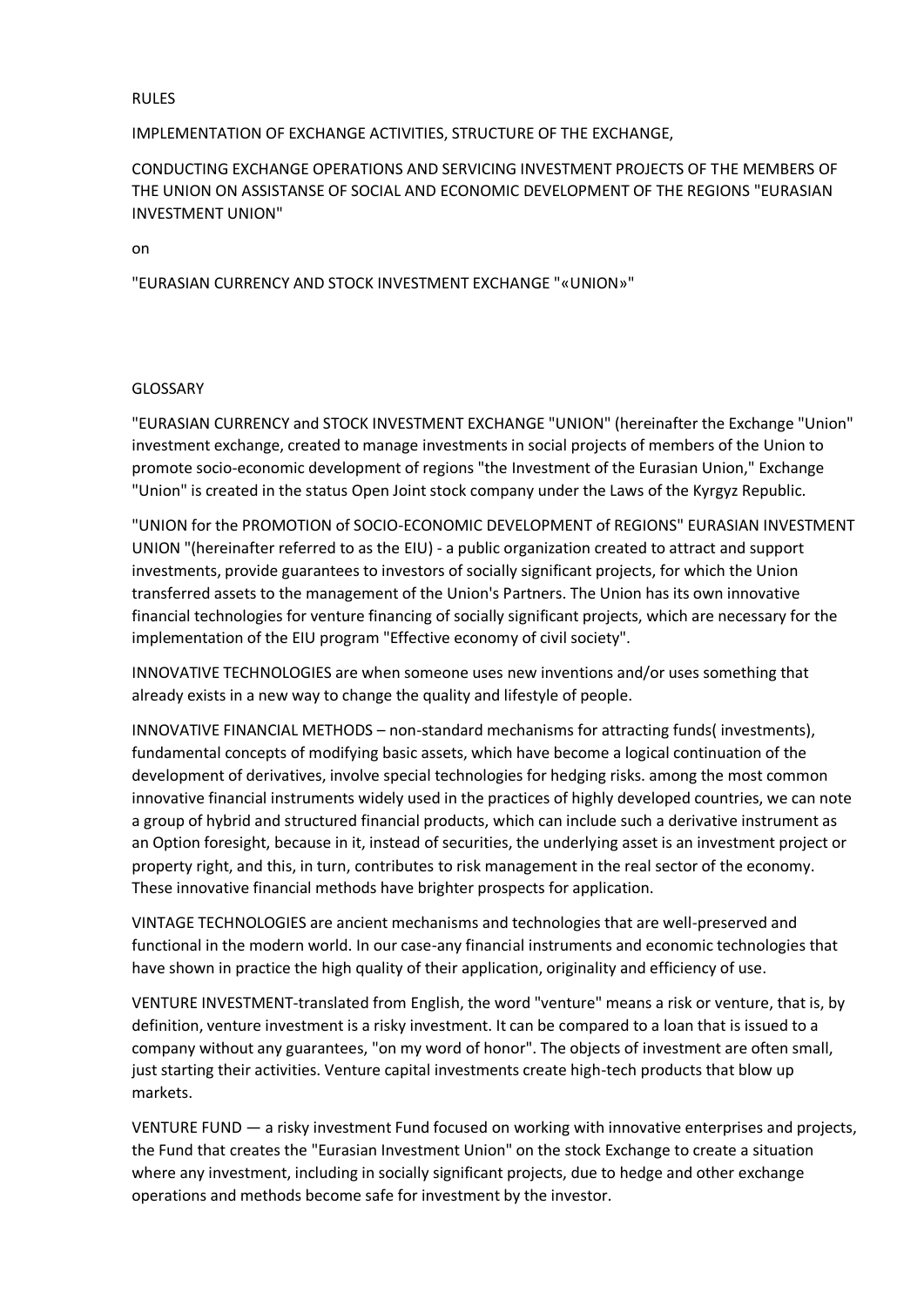SECURITIES in the "FORESIGHTS" — a derivative non-public securities accompanying Investment Projects of long-term development strategies of the economic and social sphere of regions, such securities are useful for assessing the effectiveness of promising investment models and strategic development of financial markets, investment securities and innovative directions of development of technology and science. Certain types of foresight are also convenient for monitoring the expenditure of investment funds necessary for the implementation of Investment Projects. Their main feature is that the first paper from the group of Forsytes (Forward Forsyte) must have a basic security in gold. Foresight rights (Optional foresight) must be secured by intellectual property. Foresights (Futures foresights) provide an opportunity for an Investor to safely invest in any project of interest to them with a 100% probability of return on investment and a projected profit embedded in the Project cost when they are released. Always providing foresight can not be less than 100% of the cost indicated on it. The cost of foresight is always directly related to the cost of gold, so when working with Foresight, you need to monitor and constantly analyze the gold market. The foresight category of securities is always closely linked to a specific Investment Project. To create foresights, the method of extrapolation is mainly used, which involves checking the indicators of the available data in the Project over a sufficiently long period of time, on the basis of which possible changes can be predicted. By analyzing data, experts identify patterns and trends that can help you understand economic situations. The effectiveness of this method has long been proven, so it can not be excluded during forecasting. The extrapolation method allows you to better understand the situation and imagine exactly what ways events will develop, which allows you to ensure the release of securities predicted by price and time in the form of a Group of foresights that accompany a specific Investment Project. Extrapolation in forecasting is manifested in the identification of data on changes in the form of statistical patterns, on the basis of this information, special schemes and graphs are compiled that reflect the features of the entire process of implementing an Investment Project. Using the extrapolation method is quite difficult, because it is very laborintensive, due to the use of a huge number of economic indicators. In addition, it is necessary to reconstruct the features of perception of new information, so that you can study the data of the past and transfer them to the future. Extrapolation is inextricably linked to the control method, which involves a deep analysis of all the information provided by the investment Applicant, and only then can they be transferred to the future, that is, to issue foresights as Securities. To understand how foresights are used, you can give the following example: a firm plans to build long-term relationships in the investment market. It analyzes the market and starts working. At the end of a certain period, specialists study the level of demand for a specific product or service, on the basis of which they can predict the success of this project in the future. This includes market research, product demand, and features of the distribution environment of the final product over time. All together, this is the basis for a positive decision on the issue of foresight. The issue of foresight requires a professional systematic approach to the use of types of foresight. Specialists who can effectively operate with the data obtained, make a fairly clear and accurate idea of how types of foresight can be used in the investment process to support an Investment Project. The «Union» exchange is a leader in working with Forsytes, it uses the following securities in the form of Forsytes in its work on providing Investment projects: "Forward foresight", "Futures foresight" and "Option foresight" — these securities make up a group of Forsytes that are used by Brokerage Companies accredited on the Exchange to support Investment projects assigned to them and control their financing and targeted use of investment funds. All foresights are issued in "Lepta" - an electronic currency backed by gold (one "Lepta" — 1 gram of gold), and issued by an Electronic Payment System for the assets of the EIU, which is the unit of account for Investment projects served By brokerage companies of the Exchange).

INTERNATIONAL SETTLEMENT and PAYMENT INVESTMENT CURRENCY "LEPTA" - the issue of" Lepta " is only possible in digital form, so its issue requires an independent digital payment system. Lepta is the currency of the EIU-the currency of civil society, the issue of which is closely linked to the participation of each citizen in the assessment of the significance and implementation of socially significant projects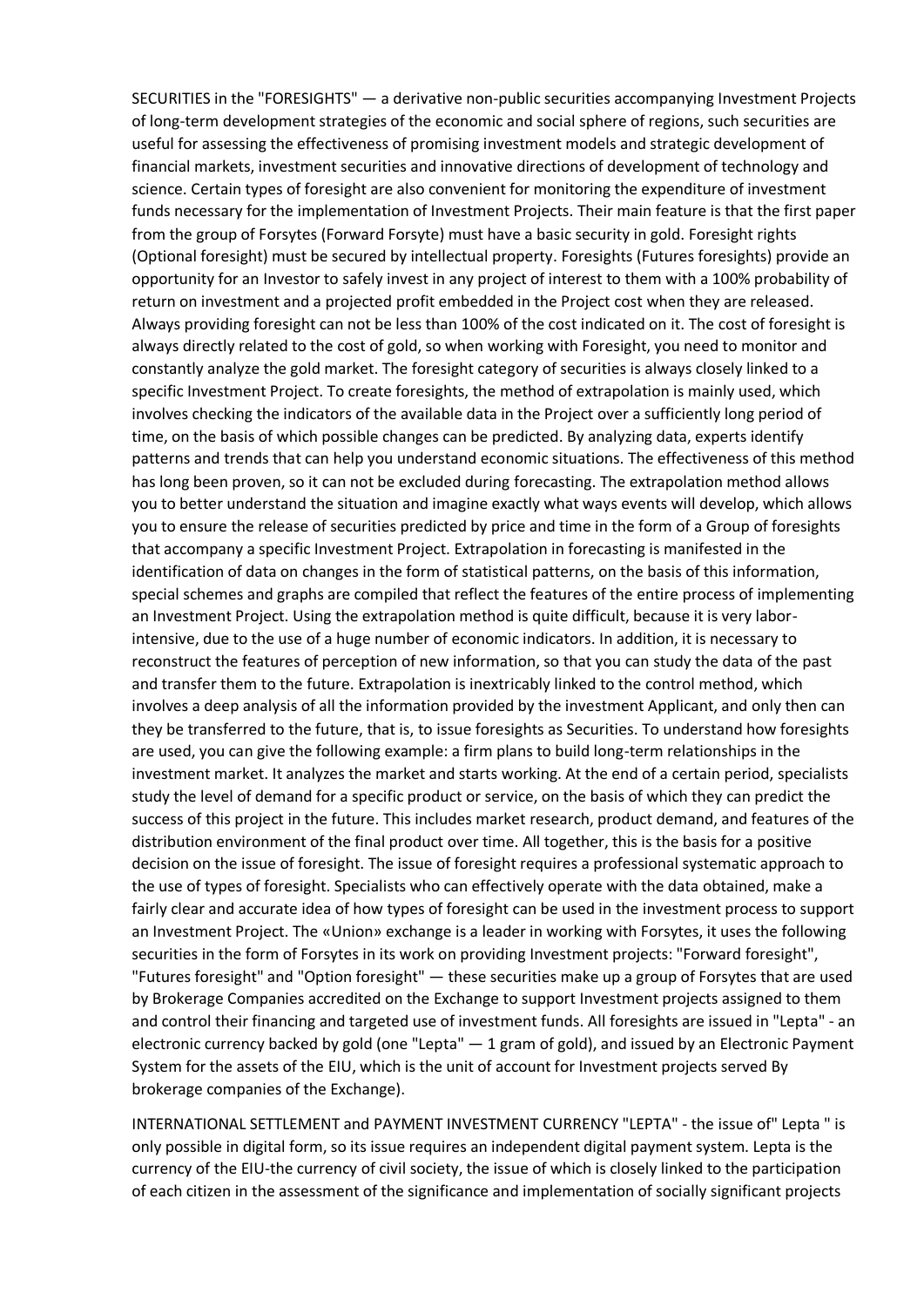in each specific territory. The contribution is directly related to the economy of civil society, as a unit in which the necessary costs for the implementation of socially significant projects are estimated and calculated. Every citizen, as a member of EIU and voting for the project, which interest him in the territory of his domicile, vote on the contribution which he, as a member of the EIU platform is credited to his account for investment platform UIS. ERC is the organization that due to the circumstances and development of its employees is ready to help various public and private entities in implementation of socially significant projects using their own methods of reproduction of financial resources, therefore after the implementation of social projects, every citizen benefits in obtaining your residence has the ability through its active participation to solve the problem of investment in social projects in their territories and thereby contribute to increasing the country's GDP. Lepta is an international unit of account created to account for the amount of funds invested in the project, while secured by highly liquid assets in the form of gold, owned by Partners or members of the EIU. The equivalent of providing a Contribution corresponds to the following formula: 1 Mite = 1 gram of gold, the Mite is converted on the exchanges of the Union's Partners into the currency of the Union's Members, for convenience when implementing projects of the Union's Members on the territory of various countries of the world.

## 1. PREAMBLE

1.1. "EURASIAN CURRENCY and STOCK INVESTMENT EXCHANGE "UNION" hereinafter Exchange "Union" operates like new in its principles peculiar ideology of exchange structure venture investment technologies, while carrying out its main task the solution of socially important economic problems of the civil society Eurasian States through control and use of financial funds of the Association FOR the PROMOTION of SOCIO-ECONOMIC development of the REGIONS "EURASIAN INVESTMENT UNION" hereinafter "UIS», to implement socially significant projects proposed by members of the "EIU", by reproducing and investing investment capital in socially significant projects with a high level of risk in order to obtain high income and social dividends, using their own financial innovative and vintage technologies. Investment venture capital is formed at the expense of assets provided by the "EIU", which are the property of the "EIU" members. Assets in the form of basic securities are backed by gold and confirmed by the world's leading banks where it is stored.

1.2. the «Union» Exchange was created solely to serve the interests of members and partners of the EIU to serve and attract investment in socially significant projects of the Eurasian States, as well as members and partners of the EIU. The «Union» exchange uses venture financing of social projects in its work, which helps to attract investment in new areas of the economy, so despite the fact that venture financing is usually accompanied by high risk, but working on EIU technologies in exchange for participation in the investment process, the investor receives a significant intellectual, spiritual and guaranteed, stable material financial income, so all the activities of the «Union» Exchange are aimed at developing an effective economy of civil society in the Eurasian States.

1.3. «Union» exchange as a venture company uses the latest techniques and technologies of the financial market in its activities and is associated with the development of new types of investment products, in the form of securities of the "foresight" category, financial services and innovative technologies that are owned by the "EIU" and unknown to other participants of the financial and stock market, but have a great potential, the use of unique financial instruments in the activity ensures the streamlining of the investment process, facilitating the reporting process and generating high revenue is based on a preliminary assessment of the investment project, economic and financial assessment of the state of the company implementing the innovative project. To Finance venture projects, venture funds are created on the «Union» Exchange.

1.4. investment resources of venture funds are intended for members of the "EIU", who have a great chance to grow into large profitable enterprises. The «Union» exchange managed to develop and offer financial market products that make it possible to remove risk, which has always been considered one of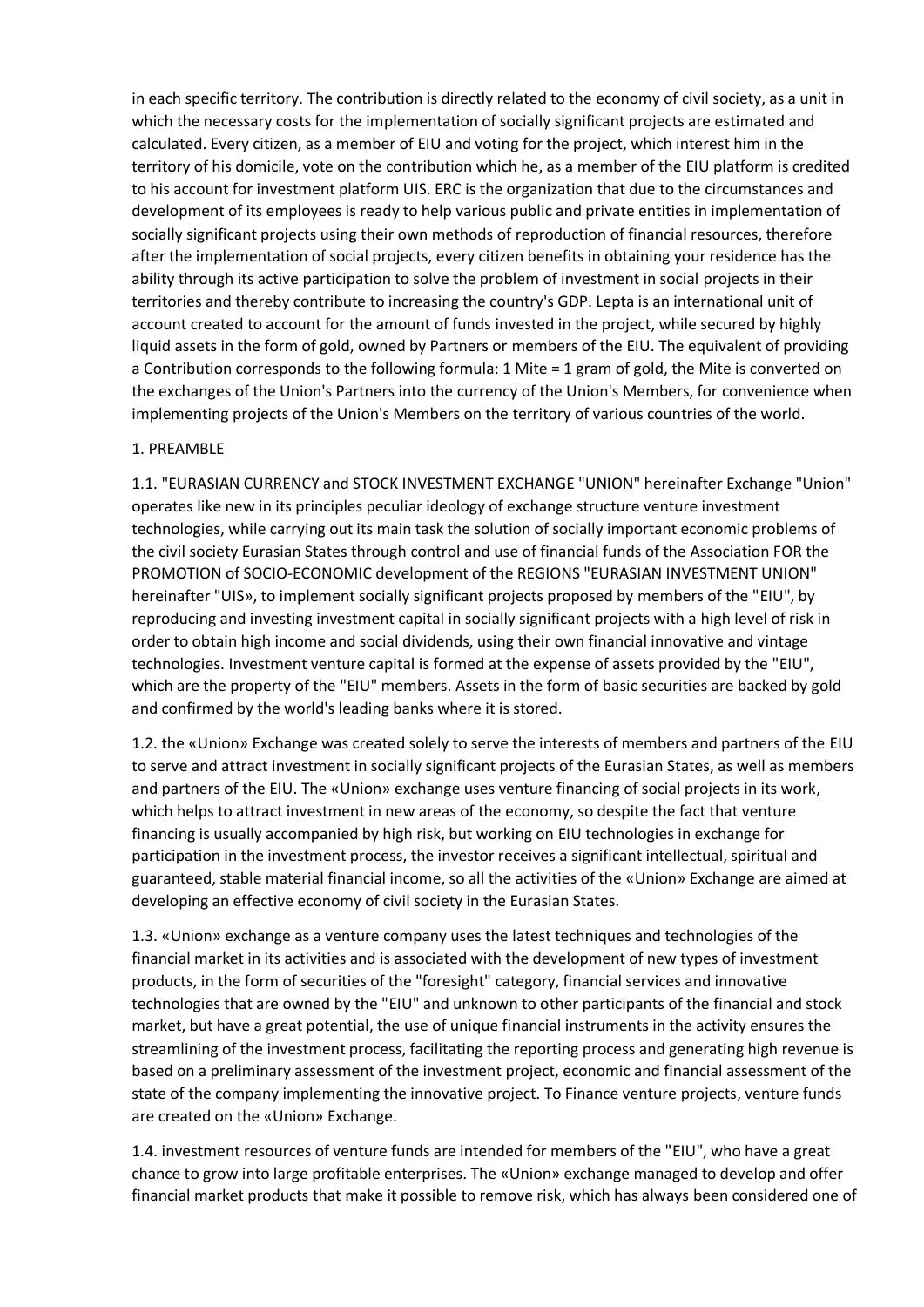the components of financing venture projects, so the «Union» exchange venture funds do not typically distribute risk between project initiators and investors, and one of the main ways to protect against investment risks is to use exchange-traded instruments of a new generation in the form of securities of the "foresight" category, the same applies to venture financing. Mechanisms for organizing guarantees and monitoring the implementation of projects and the use of attracted investment resources for venture projects include the creation of a system for preventing financial risks for venture investors.

1.5. the principle of operation of the «Union» Exchange with investment projects is based on the creation of a venture Fund for each investment project, which is served by a Brokerage company accredited on the «Union» Exchange and which, as the organizer of the investment project service, is fully responsible for the use of the venture Fund's financial resources. For this purpose, not only a business plan is being developed, but also a clear calendar plan for servicing investment securities of the "foresight" category»;

1.6. Placement of venture Fund vintage with new financial technologies on various projects with a high degree of risk with term of return of investment over 10 years may be returned by the Exchange "Union", through the use of new financial technologies for a period of 3 to 5 years,

1.7. Exchange "Union", subsequently provides for the withdrawal of companies using innovation, by changing its status to open (public) or national joint-stock company and placing its shares on the stock Exchange "Union".

2. WORK EXCHANGES WITH FOREIGN INVESTMENT

2.1. investors of the «Union» exchange can only be members of the EIU — individuals and Partners of the EIU — legal entities that have signed a Memorandum on joint activities for the implementation of investment projects with the EIU, as well as financial and exchange organizations of the Eurasian space accredited on the «Union» Exchange.

2.2. when working with foreign investments, the «Union» Exchange particularly highlights:

– private foreign investment, i.e. investment of financial resources by foreign investors in projects or investment objects located outside the investor's country;

- mixed foreign investments or investments made outside the investor's country jointly with private investors from other countries.

2.3. the technologies used by the «Union» Exchange allow the investor to invest their funds in the exchange's venture funds without any risk of loss, while receiving a full guarantee for a fixed annual profit determined by the agreement.

2.4. Due to the use of new exchange technologies, capital investment in fixed assets of a foreign legal entity, that is, foreign direct investment for the investor becomes safe on the territory of another state, since all the risk falls on brokerage And/or consulting companies accredited on the «Union» Exchange that provide project services, and the investor receives his profit regardless of the success or failure of the project, which the «Union» Exchange considers fair, since the investor is usually not a professional participant in the securities market, and the most common foreign investments on stock exchanges are usually portfolio foreign investments or investment in shares that do not give the right to a foreign investor to influence the activities of the enterprise, as well as investments in bonds, bills, other debt obligations, including state and municipal, as well as other securities, including derivatives, which only a professional can deal with.

2.5. among the listed types of investment, priority on the «Union» Exchange is given to foreign direct investment in the Investment Contribution security backed by gold, since it is direct investment that has a beneficial effect on the development of the economy: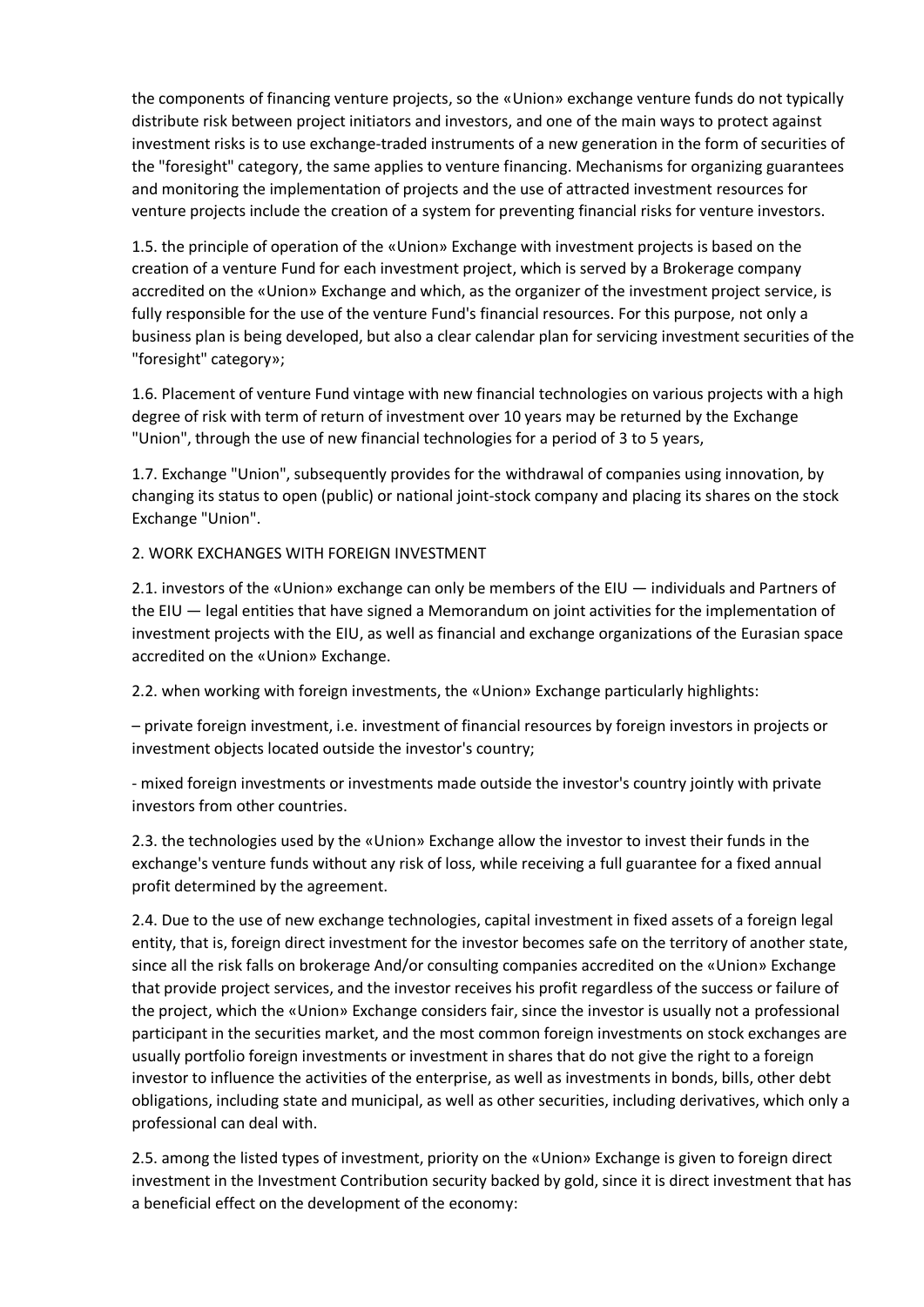- contribute to the growth of investment activity;
- encourage investment in the renewal and development of the main production;
- contribute to the introduction of advanced management, science and technology in production;
- increase competition and stimulate the development of small and medium-sized businesses;
- ensure the growth of employment, increase in income of the population;
- ensure the growth of tax revenues to the budget.

2.6. Thanks to the use of Exchange "Union" innovation of the securities market, participation in the Exchange "Union" of foreign investors becomes attractive, as used by Exchange "Union" technology not only provide an opportunity to feel the investor transparency and security of investments, but also rely on the many quality parameters:

– work with large national markets projects in the Eurasian space;

— use of a database with a wide variety of investment projects represented by venture funds on the «Union» Exchange, including the presence of a variety of environmentally friendly projects related to the use of natural resources;

— use of risk-free technologies for investment capital investment;

– the opportunity to become a member of the " EIU " to create and accredit their own Brokerage companies for servicing and managing their investments or investment projects, thanks to the use of unique techniques and the availability of professional personnel and highly qualified personnel in the Kyrgyz Republic in the state Of the exchange "Union»;

– getting qualified individual service.

# 3. ORGANIZATIONAL STRUCTURE OF THE EXCHANGE.

3.1. The organizational structure of the Union Exchange is laid down in the very name of the Union Exchange-the Eurasian currency and stock investment exchange "Union" , that is, an exchange that performs currency, stock and investment operations, that is, in essence, an international exchange, so it can not serve only domestic operations of the Kyrgyz Republic, despite the fact that the place of its creation and registration is the Kyrgyz Republic, and since the international exchange – this is a special type of permanent wholesale securities market, which covers more than one state and where sales and purchase transactions for certain stock products are made between exchanges of different countries, and in our case, securities, venture projects and the internal currency of the "EIU", the exchange Is not only international, but also multi-currency and serves specific stock and currency markets, so representatives of business circles of different countries can participate in its trading.

3.2. in order to serve the participants of the «Union» Exchange and organize trades, the «Union» Exchange has the following organizational stationary structure:

- Administrative staff of the Exchange;
- \* Specialized committees of the Exchange;
- The Committee on accreditation;
- The Listing Committee;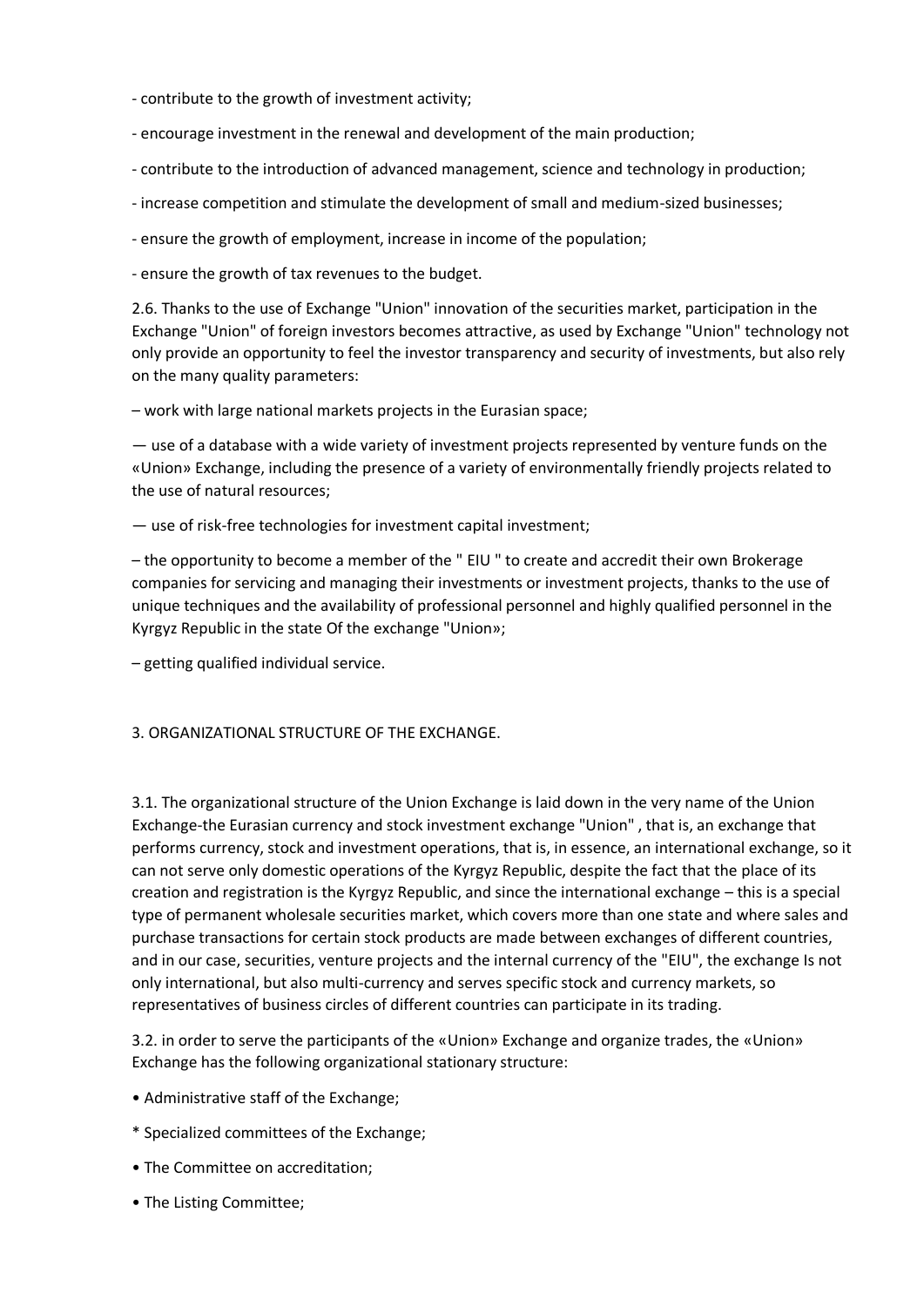• Committee for information services and digital technologies;

Departments:

- \* Investment Department;
- Foreign Exchange Department;
- \* Fund Department;
- Department of Audit and accounting of exchange operations;
- Depository;
- \* Exchange Arbitrage;
- Clearing house;
- electronic payment system.

3.3. Due to the fact that there is a base currency for the Exchange, such as KGS, which, like all currencies of the world, is not backed by gold and is closely related to the value of the us dollar and in order not to be tied to the Dow Jones index or any other of the main stock indexes of the US and other countries, or their combination, the Exchange introduces the unit of account "EIU" as an international currency backed by gold — "Contribution" the value of which is equal to 1 gram of gold or the value of 1 gram of gold in the international market, and then using mandatory clearing in KGS and then in any other currency in the world, and due to the fact that the currency market has a significant impact on the national currency is only the most positive impact on strengthening value KGS.

3.4. Stock indices are directly dependent on the prices of securities included in the calculation of the relevant base index, which trades Exchange "Union", respectively, for analyzing the international currency market using stock indexes Exchange "Union" applies the whole Arsenal of technical analysis to study the dynamics of exchange rates and predicting changes in the indices.

3.5. the technologies Used by the «Union» Exchange will eliminate dependence on the state of the base currency USD and make more accurate calculations on the venture market in the currency secured by gold – "Lepta". thus, the approaches and methods used in forecasting the dynamics of the exchange rates of the main national currencies through the analysis of changes in stock markets, namely, through the study of the main stock indexes will become more predictable, stable and will contribute, inter alia, to the strengthening of the economy of the Kyrgyz Republic and KGS.

3.6. The investment activity of the «Union» Exchange is an investment activity and implementation of a set of practical actions to implement investments in socially significant projects, in connection with which the investment operations of the «Union» Exchange» – this investment of money and other reserves customer Exchange "Union" in securities, venture projects and venture capital funds Exchange "Union", as well as other investments whose market value is able to grow and bring the stock Exchange "Union" income in the form of interest, dividends and profits, process of investment decision Exchange "Union" on the securities market – this is the formation of a securities portfolio (planning, analysis and regulation of the composition of the securities portfolio, managing the portfolio in order to achieve goals while maintaining the necessary level of liquidity and minimizing risks through innovative investment technologies).

3.6. the «Union» Currency and stock investment Exchange is a certain organized market where the owners of securities make investment transactions with securities and currency through Brokerage companies – professional participants of the securities market accredited on the Exchange and acting as intermediaries, as well as support investment projects by forming venture funds for each project. The